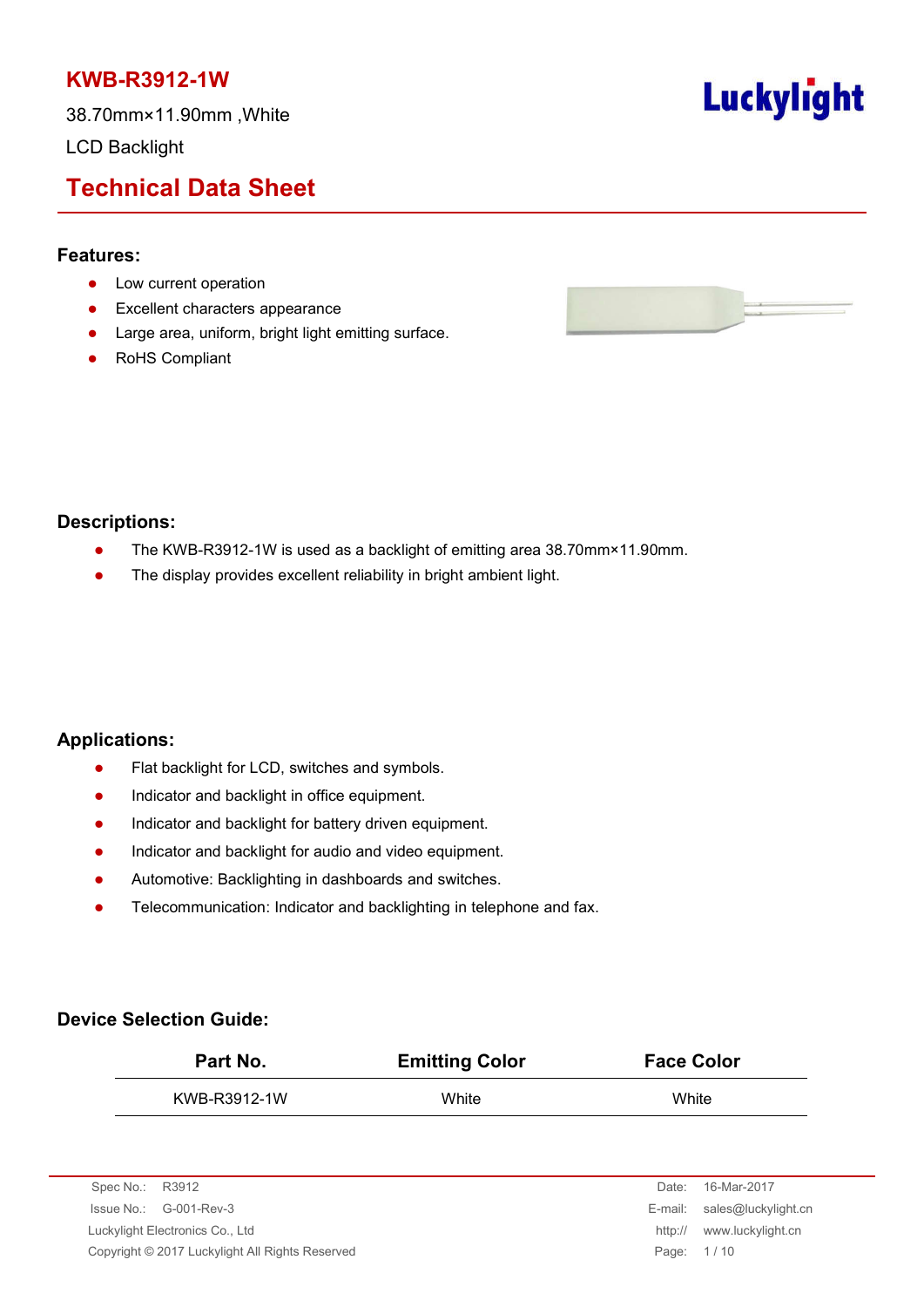38.70mm×11.90mm ,White LCD Backlight

# Luckylight

# **Technical Data Sheet**

### **Package Dimension:**



#### Notes:

- 1. All dimensions are in millimeters (inches).
- 2. Tolerance is ± 0.25 mm (.010″) unless otherwise noted.

Spec No.: R3912 Date: 16-Mar-2017 Issue No.: G-001-Rev-3 E-mail: sales@luckylight.cn Luckylight Electronics Co., Ltd **http://** www.luckylight.cn Copyright © 2017 Luckylight All Rights Reserved Page: 2/10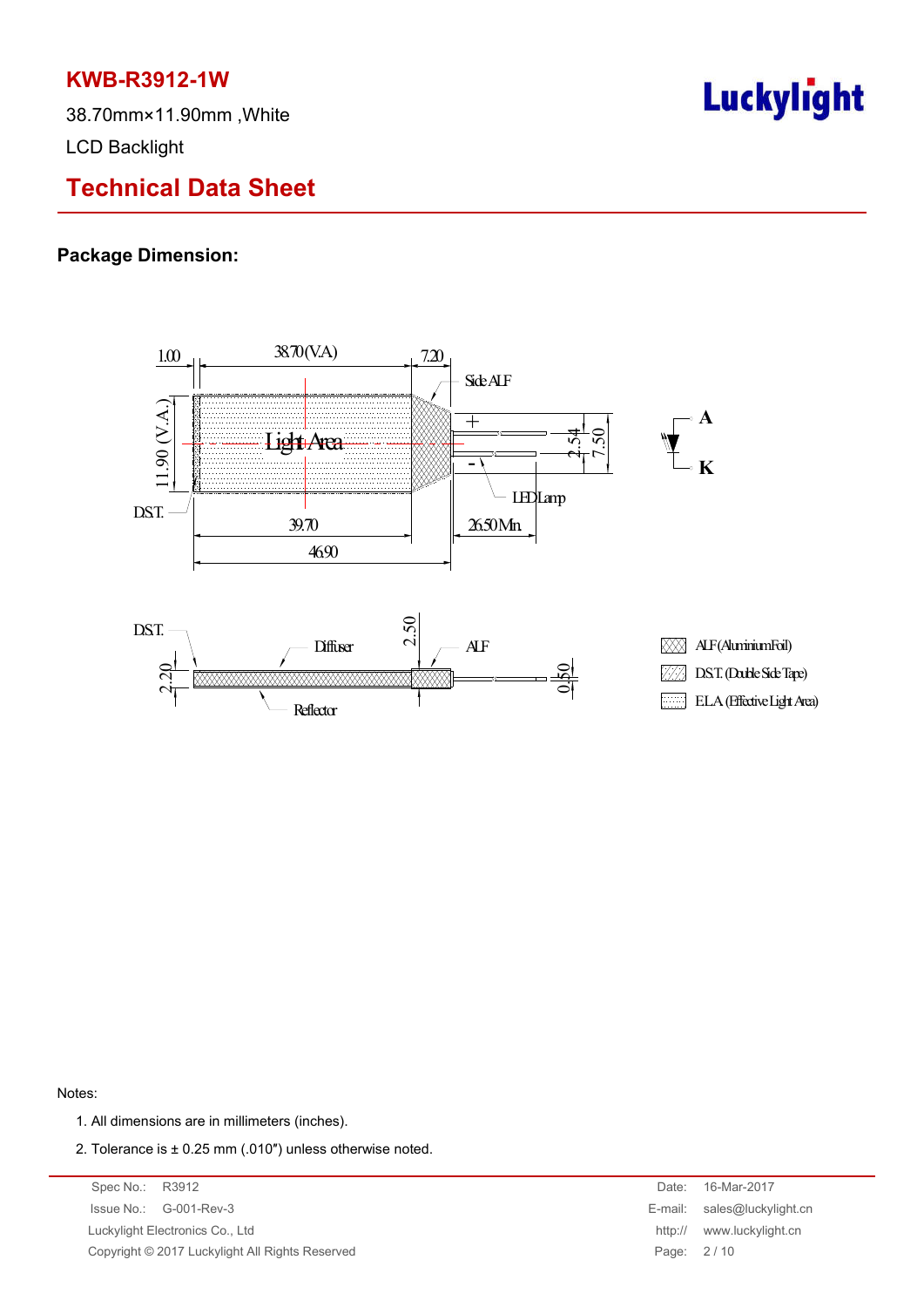38.70mm×11.90mm ,White

LCD Backlight

# **Technical Data Sheet**

### **Absolute Maximum Ratings at Ta=25**℃

| <b>Parameters</b>                                                   | Symbol                                        | <b>Max</b>                         | <b>Unit</b> |
|---------------------------------------------------------------------|-----------------------------------------------|------------------------------------|-------------|
| Power Dissipation                                                   | $P_d$                                         | 35                                 | mW          |
| <b>Peak Forward Current</b><br>(1/10 Duty Cycle, 0.1ms Pulse Width) | <b>IFP</b>                                    | 50                                 | mA          |
| <b>Forward Current</b>                                              | IF.                                           | 10                                 | mA          |
| Reverse Voltage                                                     | $V_{R}$                                       | 5                                  | V           |
| <b>Operating Temperature Range</b>                                  | ${\mathsf T}_{\mathsf{opr}}$                  | $-20^{\circ}$ C to $+70^{\circ}$ C |             |
| Storage Temperature Range                                           | ${\mathsf T}_{\text{stg}}$                    | $-25^{\circ}$ C to $+75^{\circ}$ C |             |
| <b>Soldering Temperature</b>                                        | $\mathsf{T}_{\mathsf{s}\mathsf{l}\mathsf{d}}$ | $260^{\circ}$ C for 5 Seconds      |             |

Luckylight

### **Electrical Optical Characteristics at Ta=25**℃

| <b>Parameters</b>               | Symbol | Min.  | Typ. | Max.  | Unit              | <b>Test Condition</b> |  |
|---------------------------------|--------|-------|------|-------|-------------------|-----------------------|--|
| Average Luminous Intensity      | I٧     | 50    | 100  | $---$ | cd/m <sup>2</sup> | $IF=10mA$ (Note 1, 2) |  |
| <b>Luminous Uniformity</b>      |        | ---   | 75%  | ---   |                   | $IF = 10mA$           |  |
| <b>Chromaticity Coordinates</b> | X      | $---$ | 0.30 | ---   |                   |                       |  |
|                                 | у      | $---$ | 0.31 |       |                   | IF=10mA (Note 3)      |  |
| Forward Voltage                 | VF     | $---$ | 2.90 | 3.10  | V                 | $IF=10mA$             |  |
| <b>Reverse Current</b>          | IR.    |       |      | 50    | μA                | $VR=5V$               |  |

#### Notes:

- 1. Luminous intensity is measured with a light sensor and filter combination that approximates the CIE eye-response curve.
- 2. Excess driving current and / or operating temperature higher than recommended conditions may result in severe light degradation or premature failure.
- 3. The chromaticity coordinates (x, y) is derived from the 1931 CIE chromaticity diagram.

| Spec No.: R3912                                 | Date:      | 16-Mar-2017                 |
|-------------------------------------------------|------------|-----------------------------|
| $\ssue No.: \, G-001-Rev-3$                     |            | E-mail: sales@luckylight.cn |
| Luckylight Electronics Co., Ltd                 | http://    | www.luckylight.cn           |
| Copyright © 2017 Luckylight All Rights Reserved | Page: 3/10 |                             |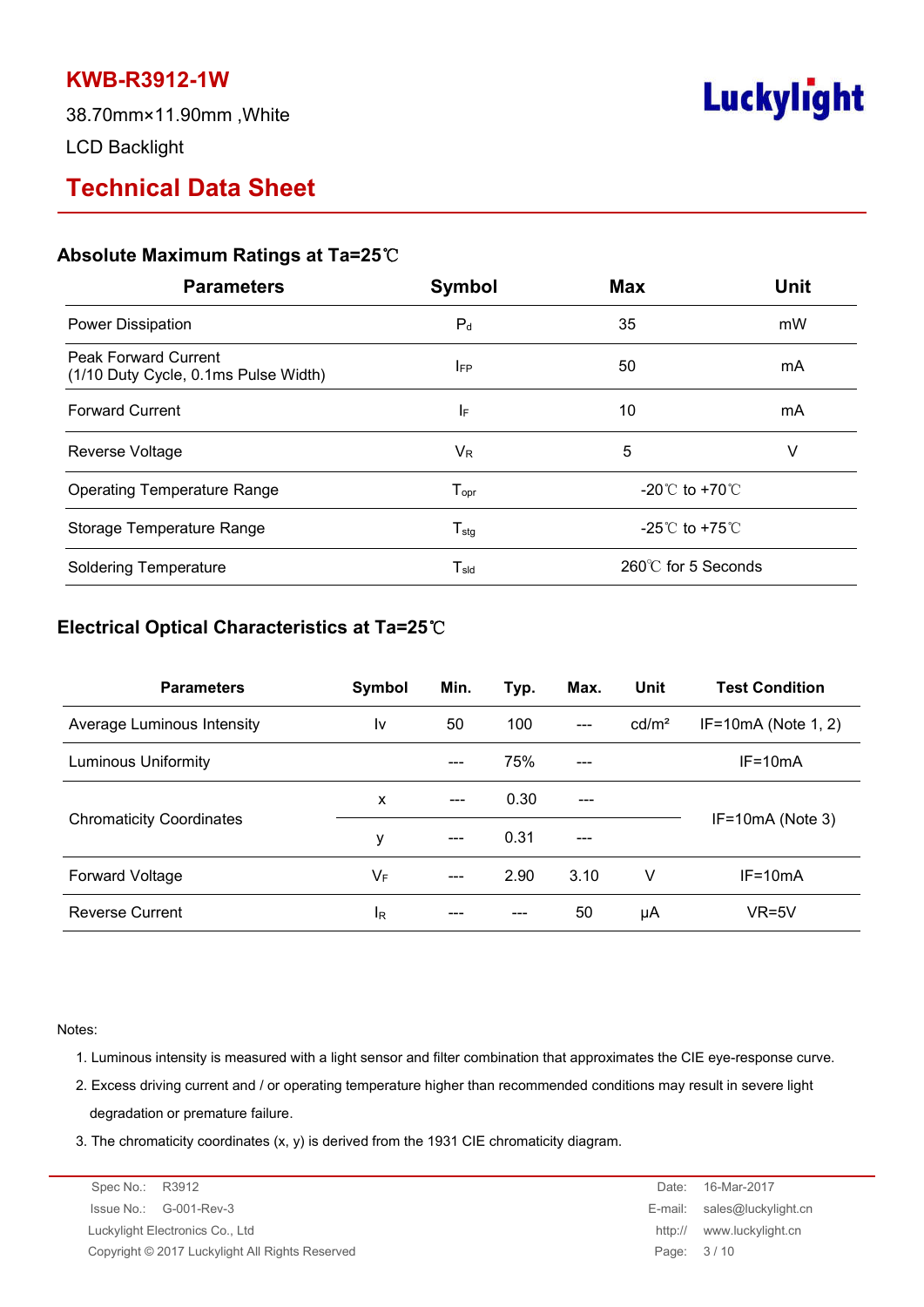38.70mm×11.90mm ,White LCD Backlight

# **Luckylight**

## **Technical Data Sheet**

## **Typical Electrical / Optical Characteristics Curves (25**℃ **Ambient Temperature Unless Otherwise Noted)**

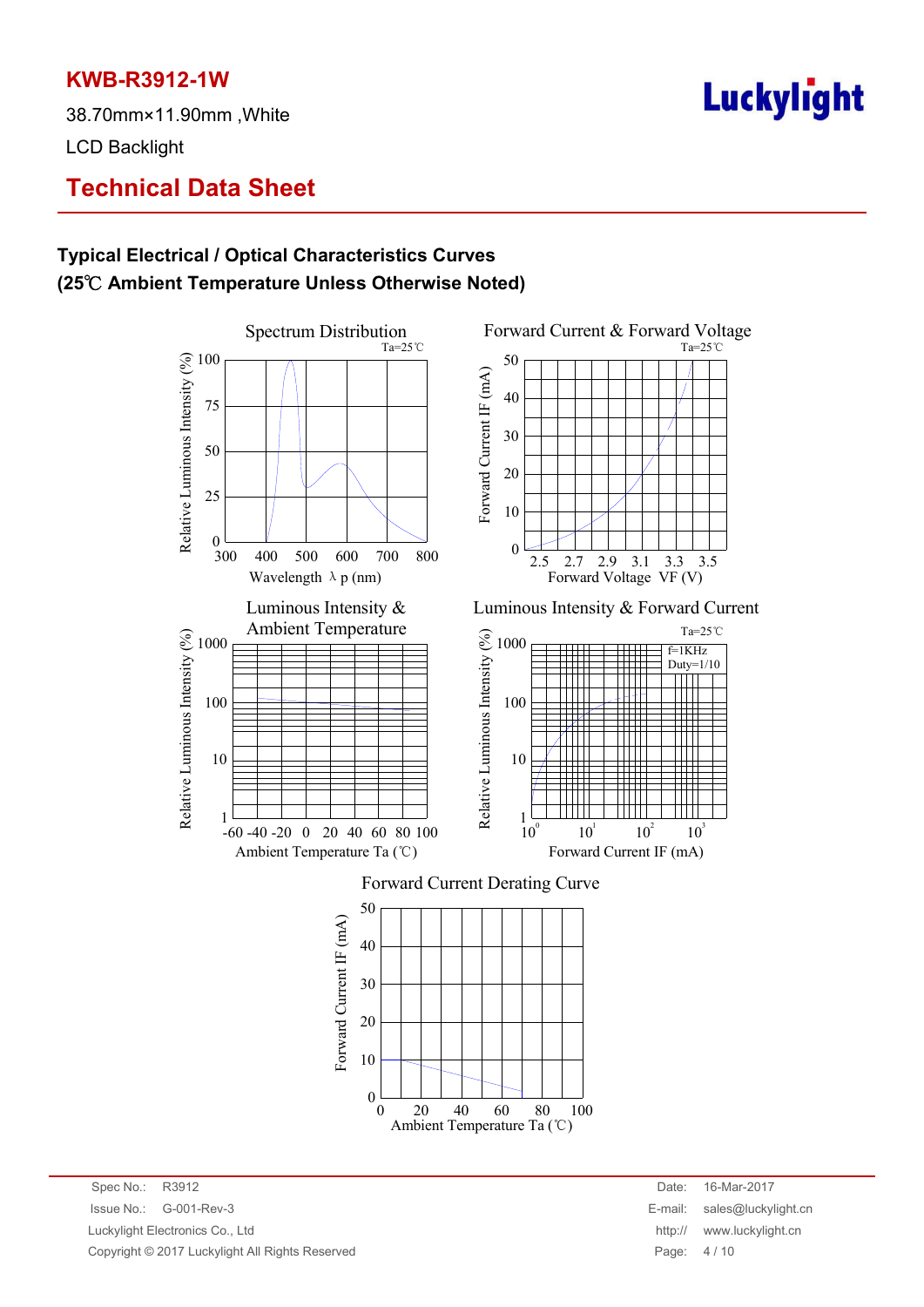38.70mm×11.90mm ,White LCD Backlight



# **Technical Data Sheet**

### **Chromaticity Coordinates Specifications for Bin Rank**

| <b>Bin Code</b> | <b>CIE 1931 Chromaticity Coordinates</b> |       |       |       |       |
|-----------------|------------------------------------------|-------|-------|-------|-------|
| W1              | x                                        | 0.284 | 0.284 | 0.304 | 0.304 |
|                 |                                          | 0.278 | 0.311 | 0.332 | 0.298 |
| W <sub>2</sub>  | x                                        | 0.304 | 0.304 | 0.324 | 0.324 |
|                 |                                          | 0.268 | 0.298 | 0.322 | 0.292 |
| W <sub>3</sub>  | x                                        | 0.304 | 0.304 | 0.324 | 0.324 |
|                 |                                          | 0.298 | 0.332 | 0.352 | 0.322 |

#### **Color Bin at IF = 10mA**

Tolerance on each Hue (x, y) bin is +/- 0.01.



### CIE 1931 Chromaticity Coordinates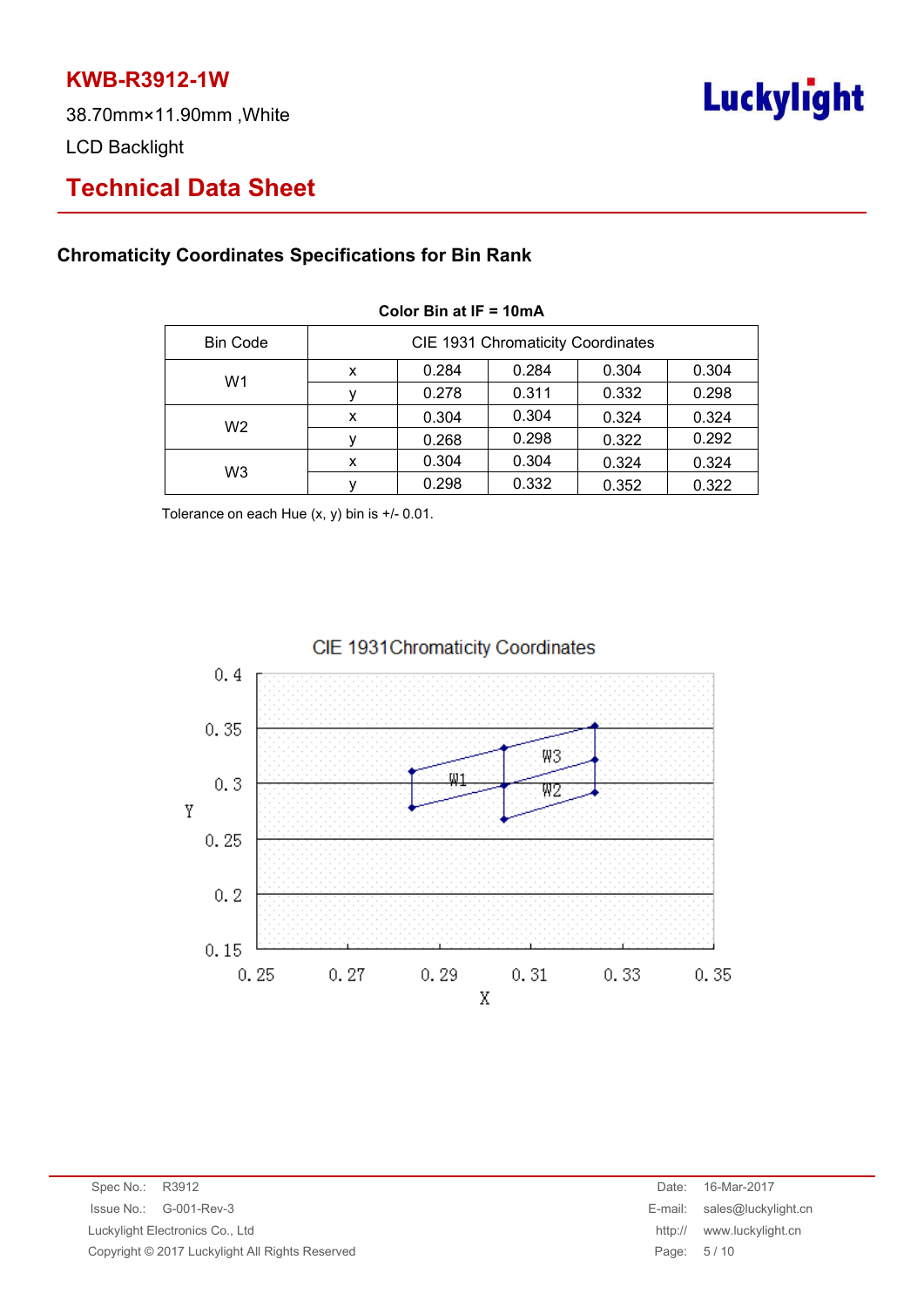38.70mm×11.90mm ,White LCD Backlight

# **Luckylight**

# **Technical Data Sheet**

## **Packing & Label Specifications:**



 $\frac{1}{2}$   $\frac{475 (465)}{475 (465)}$ 

| Spec No.: R3912                                 | Date:   | 16-Mar-2017                 |
|-------------------------------------------------|---------|-----------------------------|
| $\ssue No.: \, G-001-Rev-3$                     |         | E-mail: sales@luckylight.cn |
| Luckylight Electronics Co., Ltd                 | http:// | www.luckylight.cn           |
| Copyright © 2017 Luckylight All Rights Reserved |         | Page: 6/10                  |
|                                                 |         |                             |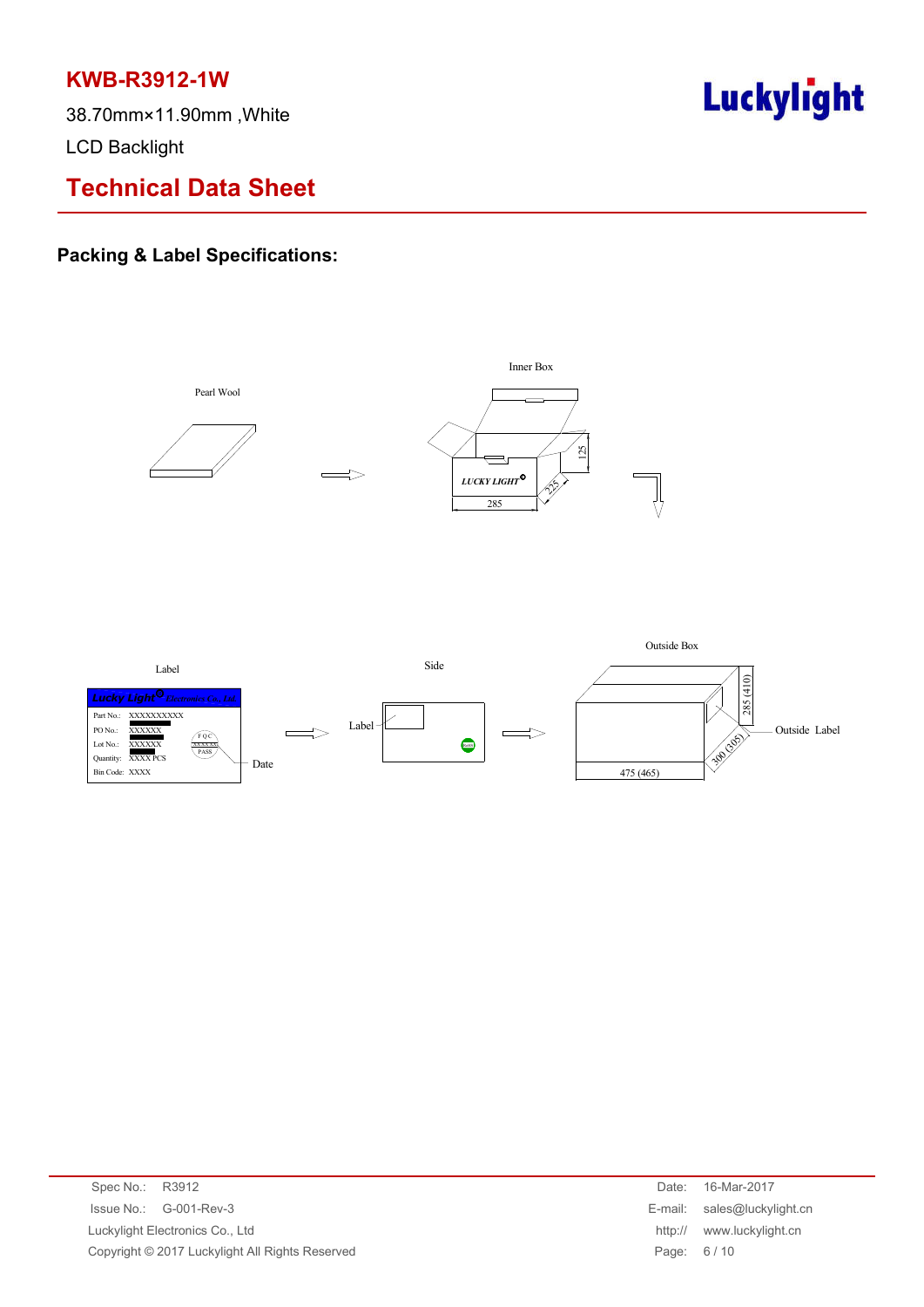38.70mm×11.90mm ,White LCD Backlight

# **Luckylight**

# **Technical Data Sheet**

### **Terms and conditions for the usage of this document:**

- a. The information included in this document reflects representative usage scenarios and is intended for technical reference only.
- b. The part number, type, and specifications mentioned in this document are subject to future change and improvement without notice. Before production usage customer should refer to the latest datasheet for the updated specifications.
- c. When using the products referenced in this document, please make sure the product is being operated within the environmental and electrical limits specified in the datasheet. If customer usage exceeds the specified limits, Luckylight will not be responsible for any subsequent issues.
- d. The information in this document applies to typical usage in consumer electronics applications. If customer's application has special reliability requirements or have life-threatening liabilities, such as automotive or medical usage, please consult with Luckylight representative for further assistance.
- e. The contents and information of this document may not be reproduced or re-transmitted without permission by Luckylight.
- f. Over-current-proof
- Customer must apply resistors for protection, otherwise slight voltage shift will cause big current change (Burn out will happen).
- g. Storage
- 1. Before opening the package, the LEDs should be kept at 30℃or less and 80%RH or less.
- 2. The LEDs should be used within a year.
- 3. After opening the package, the LEDs should be kept at 30℃or less and 60%RH or less.
- h. ESD (Electrostatic Discharge)

Static Electricity or power surge will damage the LED. Suggestions to prevent ESD damage:

lUse of a conductive wrist band or anti-electrostatic glove when handling these LEDs.

lAll devices, equipment, and machinery must be properly grounded.

lWork tables, storage racks, etc. should be properly grounded.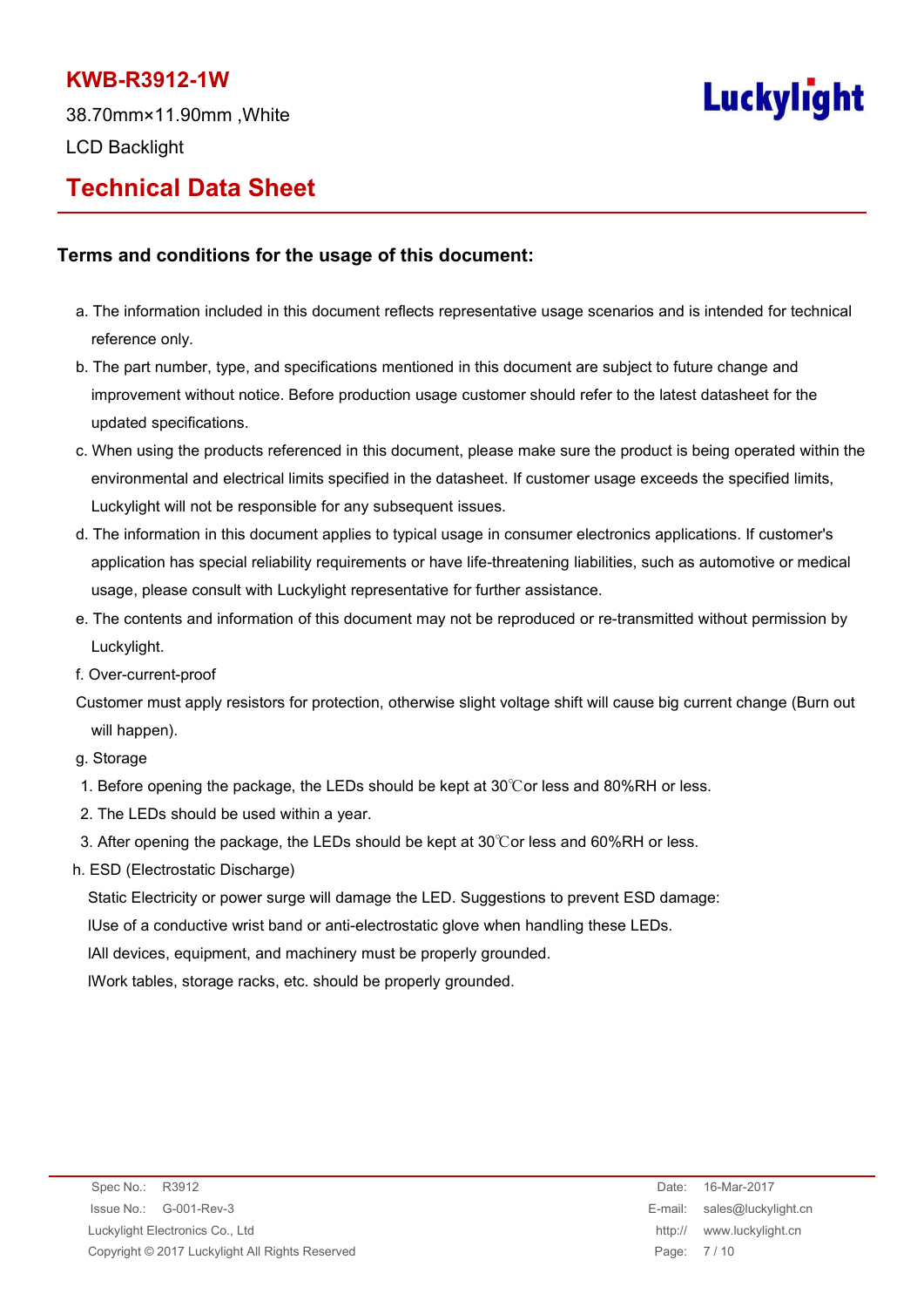38.70mm×11.90mm ,White

LCD Backlight

# **Luckylight**

# **Technical Data Sheet**

### **Through Hole Display Mounting Method**

### **Lead Forming:**

- 1. Do not bend the component leads by hand without proper tools.
- 2. The leads should be bent by clinching the upper part of the lead firmly such that the bending force Is not exerted on the plastic body.



#### **Installation:**

- 1. The installation process should not apply stress to the lead terminals.
- 2. When inserting for assembly, ensure the terminal pitch matches the substrate board's hole pitch to prevent spreading or pinching the lead terminals.



3. The component shall be placed at least 5mm from edge of PCB to avoid damage caused excessive heat during wave soldering.



Spec No.: R3912 Date: 16-Mar-2017 Issue No.: G-001-Rev-3 E-mail: sales@luckylight.cn Luckylight Electronics Co., Ltd **http://** www.luckylight.cn Copyright © 2017 Luckylight All Rights Reserved **Page: 8 / 10** Page: 8 / 10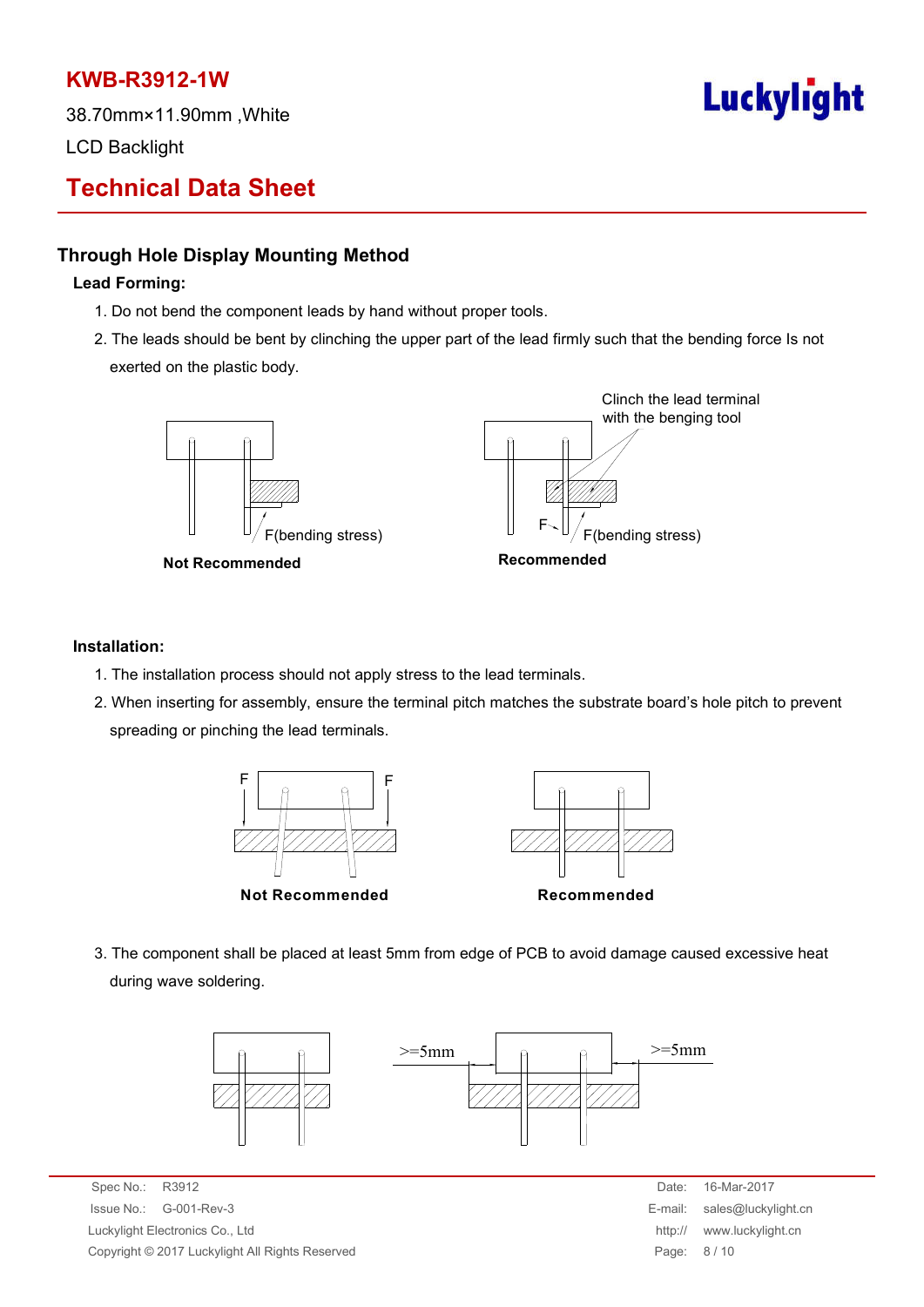38.70mm×11.90mm ,White LCD Backlight

# **Luckylight**

## **Technical Data Sheet**

### **Soldering Iron**

Each terminal is to go to the tip of soldering iron temperature less than 260℃ for 5 seconds within once in less than the soldering iron capacity 25W. Leave two seconds and more intervals, and do soldering of each terminal. Be careful because the damage of the product is often started at the time of the hand solder.

#### **Soldering**

- 1. When soldering, for Lamp without stopper type and must be leave a minimum of 3mm clearance from the base of the lens to the soldering point.
- 2. When soldering, for Lamp without stopper type and must be leave a minimum of 3mm clearance from the base of the lens to the soldering point.
- 3. To avoided the Epoxy climb up on lead frame and was impact to non-soldering problem, dipping the lens into the solder must be avoided.
- 4. Do not apply any external stress to the lead frame during soldering while the LED is at high temperature.

Recommended soldering conditions:

| Soldering Iron                |                                             |  |
|-------------------------------|---------------------------------------------|--|
| Temperature<br>Soldering Time | 300℃ Max.<br>3 sec. Max.<br>(one time only) |  |

Note: Excessive soldering temperature and / or time might result in deformation of the LED lens or catastrophic failure of the LED.

#### **Soldering General Notes:**

- 1. Through-hole displays are incompatible with reflow soldering.
- 2. If components will undergo multiple soldering processes, or other processes where the omponents may be subjected to intense heat, please check with luckylight for compatibility.